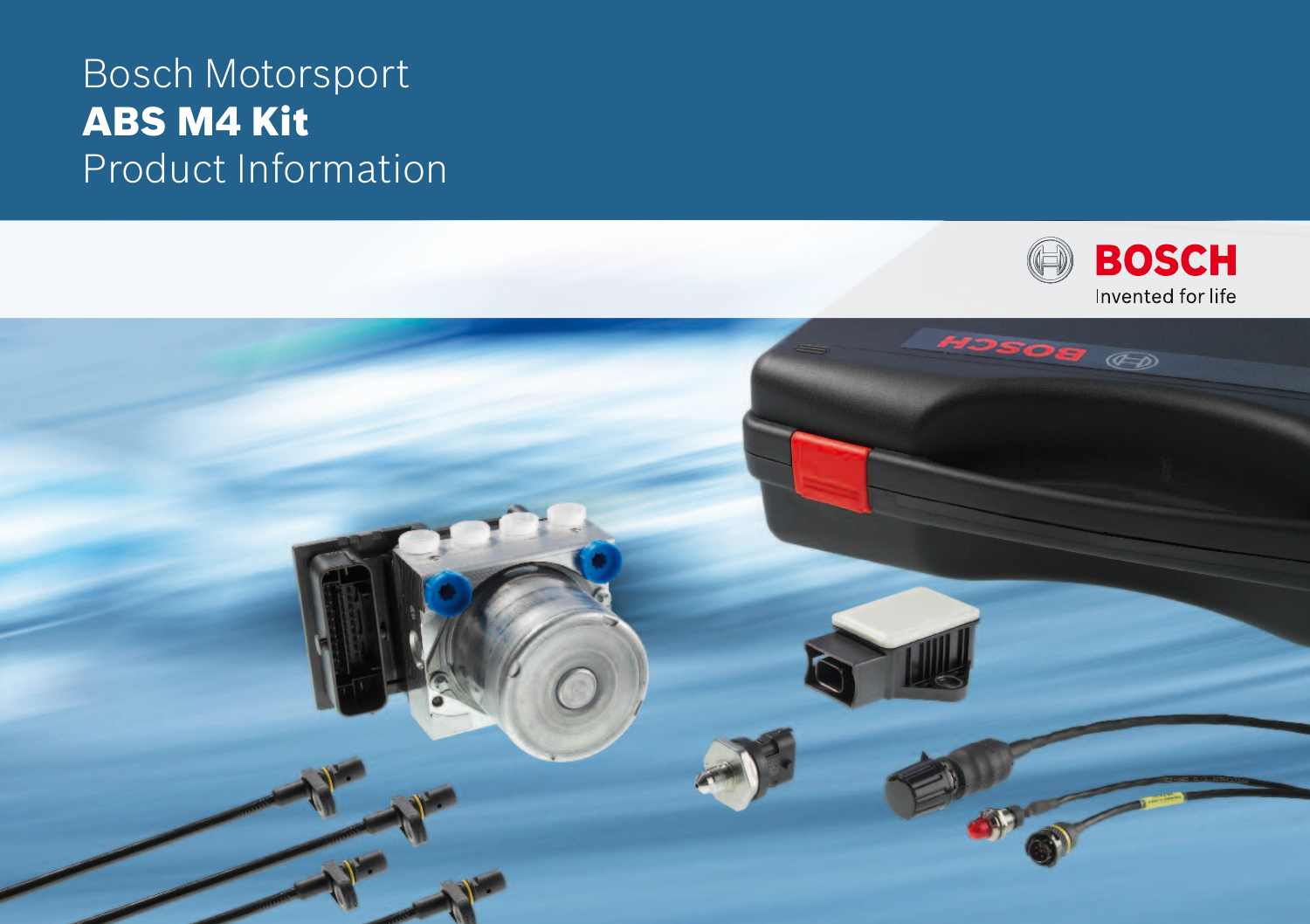# ABS in Motorsports Included in the kit

The ABS function is a compromise between drivability and brake effectiveness. Drivability is the primary focus for passenger based vehicles. The ABS is designed to keep the passenger vehicle maneuverable and stable under any circumstances and under any conceivable driving conditions.

In a motorsports context, this compromise shifts towards brake effectiveness, as experienced drivers can still control a slightly unstable vehicle. **Hydraulic unit with attached ECU**



The hydraulic unit with attached ECU and the sensors are based on series production components.





**Four wheel speed sensors DF11**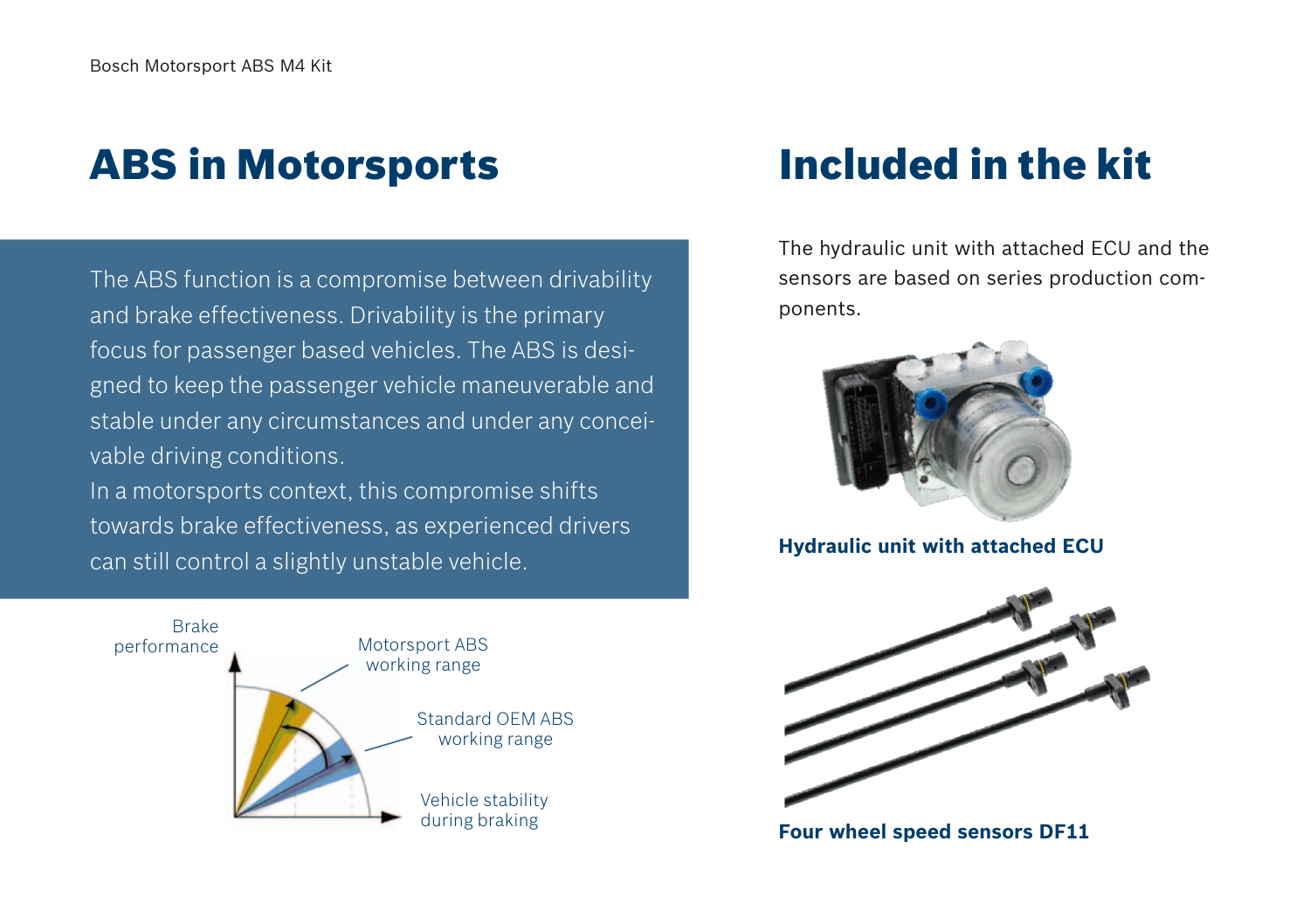



#### **Brake pressure sensor**

**Yaw rate/acceleration sensor**

| Đ<br>$-146.45$<br>Australy. | <b>ABS</b>                                    |                |                                                 |  |
|-----------------------------|-----------------------------------------------|----------------|-------------------------------------------------|--|
|                             | <b>BAPOMAN</b>                                |                | Sustain                                         |  |
|                             | Weak proprietational or any                   | 其地             | LBD's Vide Smiths                               |  |
|                             | <b>Mean commissions</b> are with              | <b>10.10</b>   | Keinelline, villes Realnie, in                  |  |
|                             | Native of incremental dispose wheel that pass | $DE = 101$     | Carack Hutmabile product                        |  |
|                             | luche it commeti froze shealing als           | 125.1923       | Yayılları (ICC Sanso Part II)                   |  |
|                             | <b>Vehicle sales</b>                          | $TE - TDO (T)$ |                                                 |  |
|                             | <b>Windows</b>                                | <b>ID. 101</b> |                                                 |  |
|                             | Towns Houst auto-                             | 22.30          | <b>Gradien</b>                                  |  |
|                             | Transport and a                               | 近頃             | Sand can acceler report in ad Lan Street stand. |  |
|                             | <b>Share warner hire way</b>                  | 10.545         | Definerations with the sale                     |  |
|                             | These saids war ads                           | ■ 18           | Transportered colour from ads-                  |  |
|                             | <b>Colora Ministra</b>                        | œ              | Danitationment indicatement sale.               |  |

## **Programming and diagnosis software**



**12-position ABS map switch**





**Malfunction indication lamp (MIL) with electronic control module**

## **Vehicle specific wiring harness**

Not pictured: Assembly and damping plates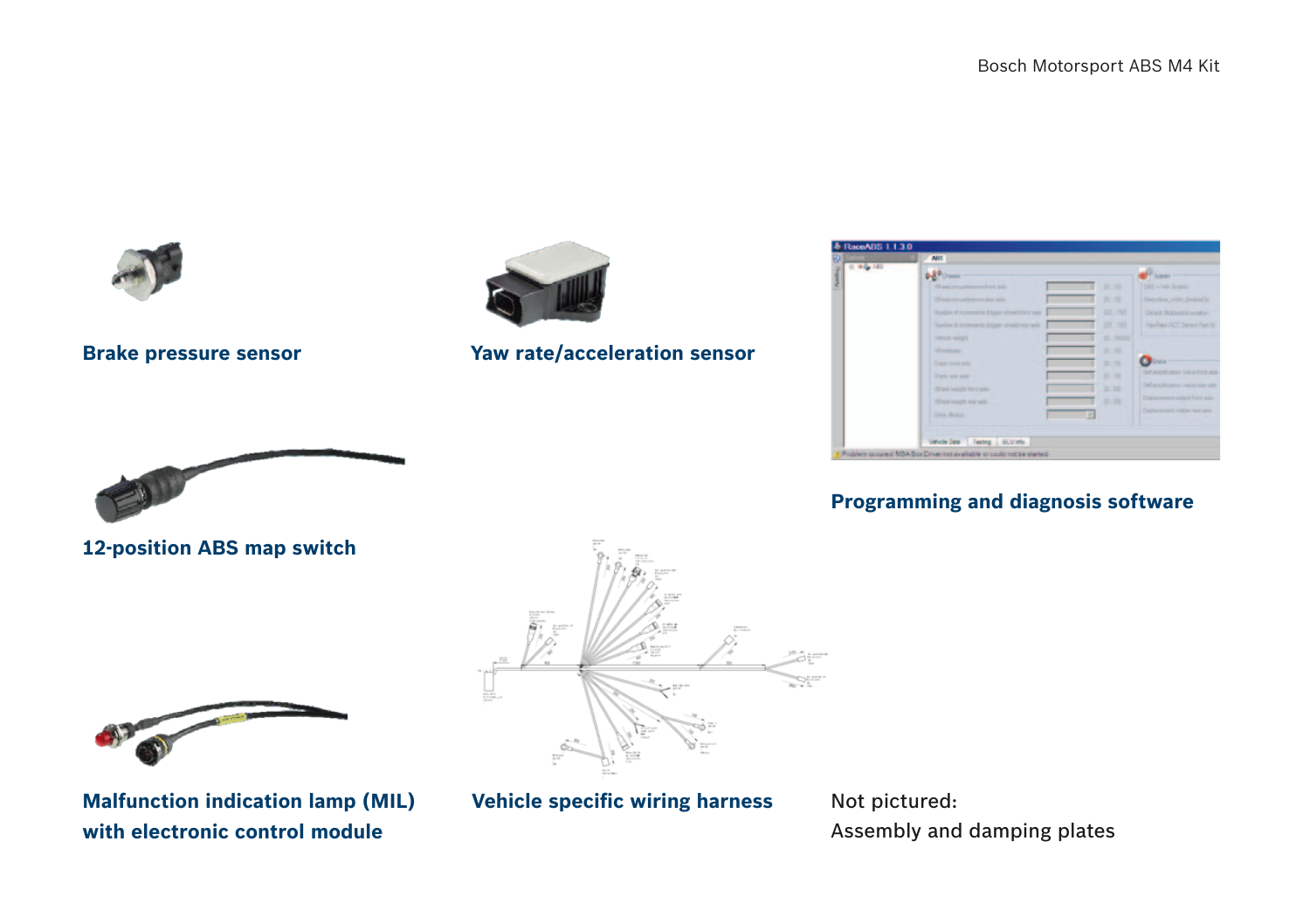# Features of the ABS M4

ABS M4 is suitable for **front-wheel, rear-wheel and four-wheel drive** vehicles. It is based on a series production ABS and adapted in years of development work to meet motorsport requirements.

If, during braking, the measured wheel speed deviates from the system's predicted wheel speed, the ABS controller takes over, correcting the brake force to keep the wheel at the optimum slip level and so achieving the highest possible deceleration rate.

#### **Nine different control settings (Pos. 1-9)**

With the different control settings (maps) the driver can select the preferable map for the weather, the racetrack and his driving style.

# **Two additional customer-specific control maps storable (Pos. 10+11)**

Two additional customer-specific control maps can be stored on position 10 and 11.

## **Switch off ABS functions (Pos. 12)**

You can switch off the ABS functions by switching to position 12. This can be very helpfull, e.g. for calibration of the brake balance adjuster. All ABS sensor signals will still be communicated. Every older ABS M4 kit can be updated to this function.

#### **Measuring vehicle dynamics**

Due to specially-adapted chassis and tires, motor racing vehicles allow for significantly higher longitudinal and lateral acceleration rates than mass-production vehicles. The ABS M4 is designed to intervene after a corresponding amount of time. Our ABS M4 sensors constantly measure vehicle acceleration and rotation rates as well as the pressure of the front brake circuit. The ABS control algorithms rely on these measurements for proper operation.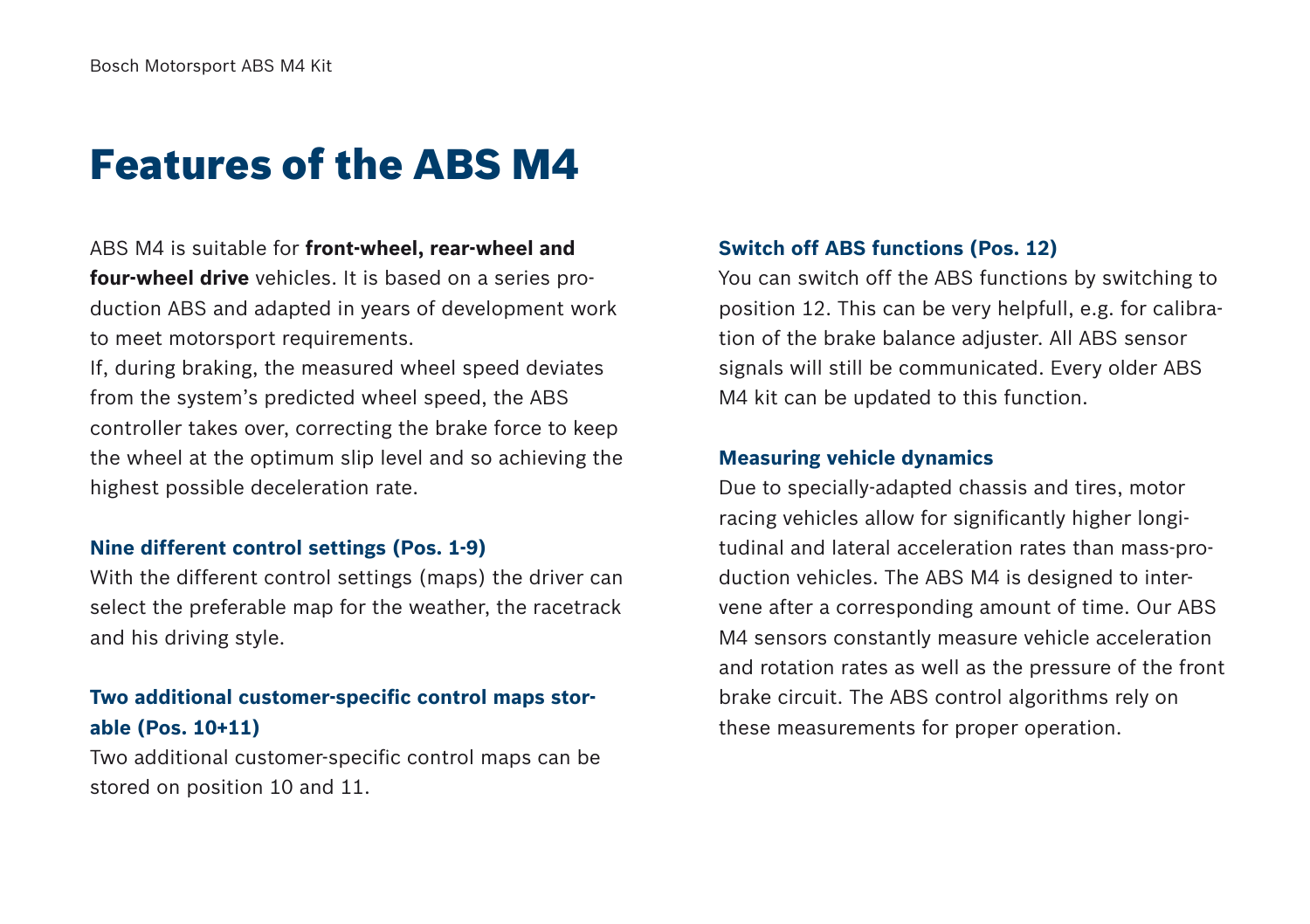#### **Programming and diagnosis software**

Each ABS M4-Kit is preprogrammed with specific data related to the vehicle. Should the vehicle data change at any time, you can adapt the system settings by using the programming software. Find the software for free download on our homepage at www.bosch-motorsport.com/ abs

#### **Performing a system function test**

The system function test can diagnose the functional capability and professional assembly of any part, without having to move the vehicle.

#### **Reading data from the error log**

Any missing part(s) or incorrectly connected electrical connections are signaled by a lit MIL (Malfunction Indication Lamp). In the error log you can read and analyze what errors have set the MIL and then delete the errors after the issue has been resolved.

#### **Repair Bleeding Wizzard**

Step-by-step instructions will guide you through bleeding the ABS unit.

#### **Connectivity for data loggers and display**

You can connect a data logger via CAN. The CAN bus can give you wheel speeds and other readings from the system. All ABS M4 CAN messages can be displayed on any programmable, CAN-compatible display.

#### **Communication between ABS M4 and your laptop**

The MSA Box II from Bosch Motorsport is the communication interface between ABS M4 and your laptop.

#### **Reset the system with a switch in the cockpit**

You can reset ABS M4 with a switch in the cockpit.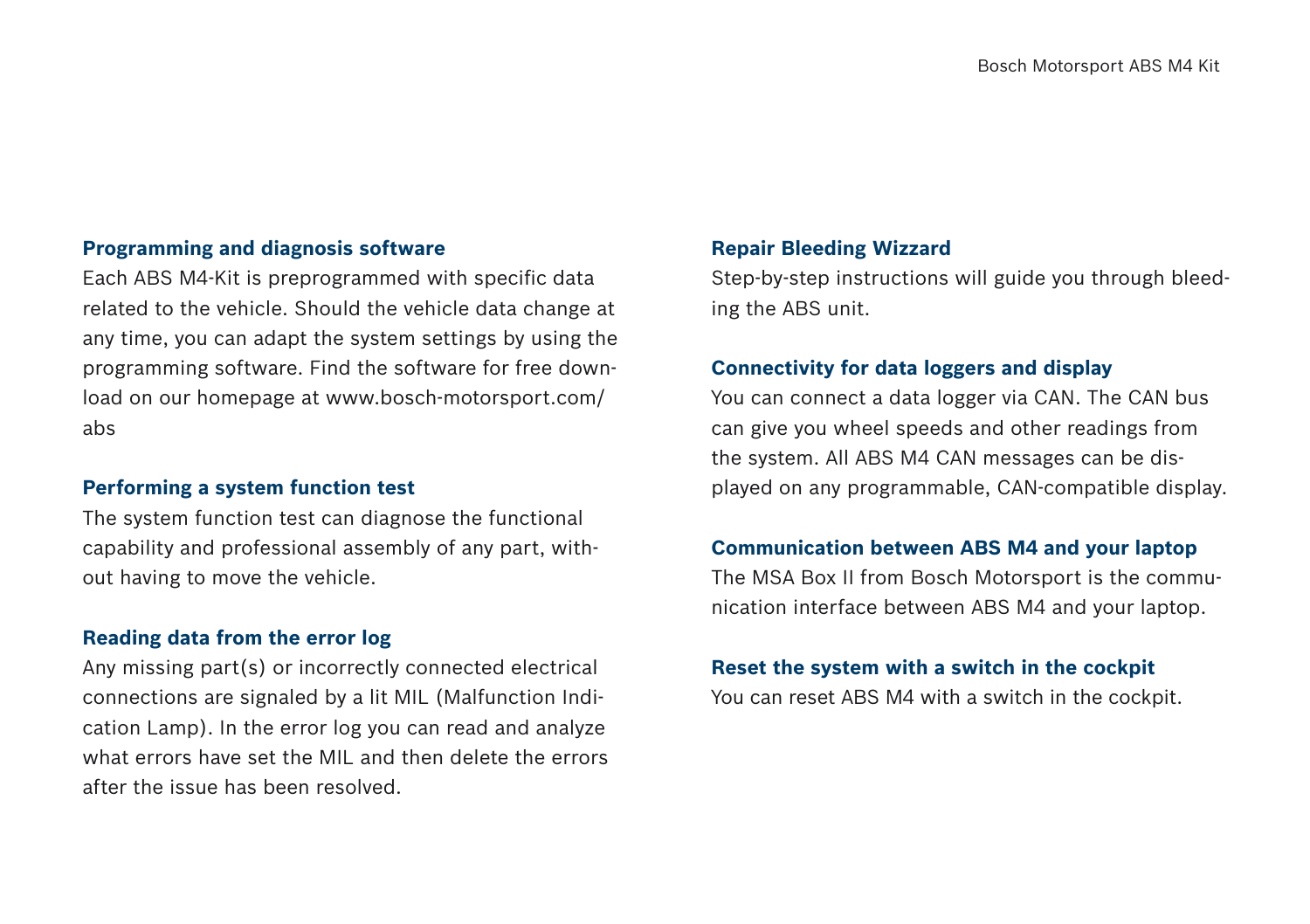# Hydraulic unit with attached ECU

# **Mechanical Data**

Dust and splash proof production housing

Vibration damped circuit board

- 38 pin connector
- 2 hydraulic valves per wheel
- 2 brake circuits (front and rear)
- 2 hydraulic high pressure pumps
- 2 hydraulic accumulators 3 ccm/each

| <b>Standard fittings</b> | 2 x master cylinders M12x1 |
|--------------------------|----------------------------|
|                          | 4 x brake cylinders M10x1  |
| Size                     | 125 x 80.3 x 129.6 mm      |
| Weight                   | $1,850$ g                  |
| Operating temperature    | $-30$ 130 °C               |
| Max. shock               | 50 g < 6 ms                |

| <b>Electrical Data</b>                 |                                                 |  |  |  |
|----------------------------------------|-------------------------------------------------|--|--|--|
| Supply voltage                         | 8  16 V, max. 26 V < 5 min                      |  |  |  |
| Max. peak voltage                      | $35 V < 200$ ms                                 |  |  |  |
| Power consump.                         | 8 W standby, 230 W in operation                 |  |  |  |
| <b>Inputs</b>                          |                                                 |  |  |  |
| 4 active wheel speed DF11              |                                                 |  |  |  |
| Brake pressure (front brake circuit)   |                                                 |  |  |  |
|                                        | Longitudinal and lateral acceleration, yaw rate |  |  |  |
| 9 switch positions preconfigured       |                                                 |  |  |  |
| 2 switch positions programmable        |                                                 |  |  |  |
| 1 switch position for ABS function OFF |                                                 |  |  |  |
| Brake light switch                     |                                                 |  |  |  |
| <b>Outputs</b>                         |                                                 |  |  |  |
| ABS warning light (MIL)                |                                                 |  |  |  |
| Control of internal ABS valves         |                                                 |  |  |  |
| Control of pump motor                  |                                                 |  |  |  |
| <b>Communication</b>                   |                                                 |  |  |  |
| <b>CAN</b> interface                   |                                                 |  |  |  |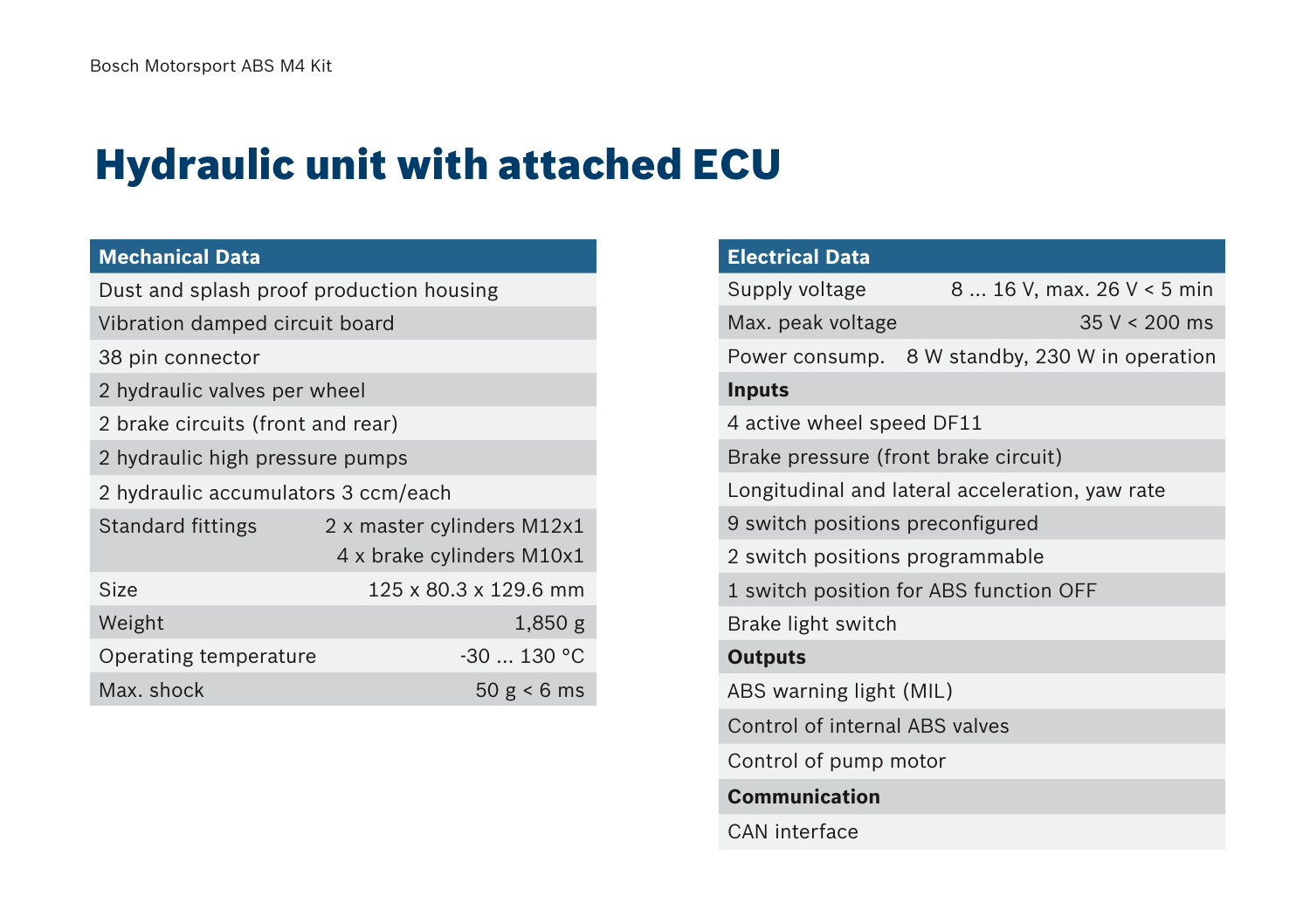### **Part Numbers**

### **Software package Traction control (ASR)**

includes unlocking of software, map switch to select one of the nine preconfigured control settings, CAN module

on request

**Software package Electronic Brake Force Distribution (EBD)**

for racecars without brake balance adjuster

on request

**Communication interface MSA-Box II**

F 02U V00 209-01

# Options Order Information

### **Part Numbers**

**ABS M4 Kit 1** (incl. wire harness with motorsport connectors, customer-specific layout, wheel speed sensors with production-type connectors)

### **F 02U V00 289-01**

**ABS M4-Kit 2** (incl. wire harness with motorsport connectors, customer-specific layout, wheel speed sensors with motorsport connectors)

**F 02U V00 290-01**